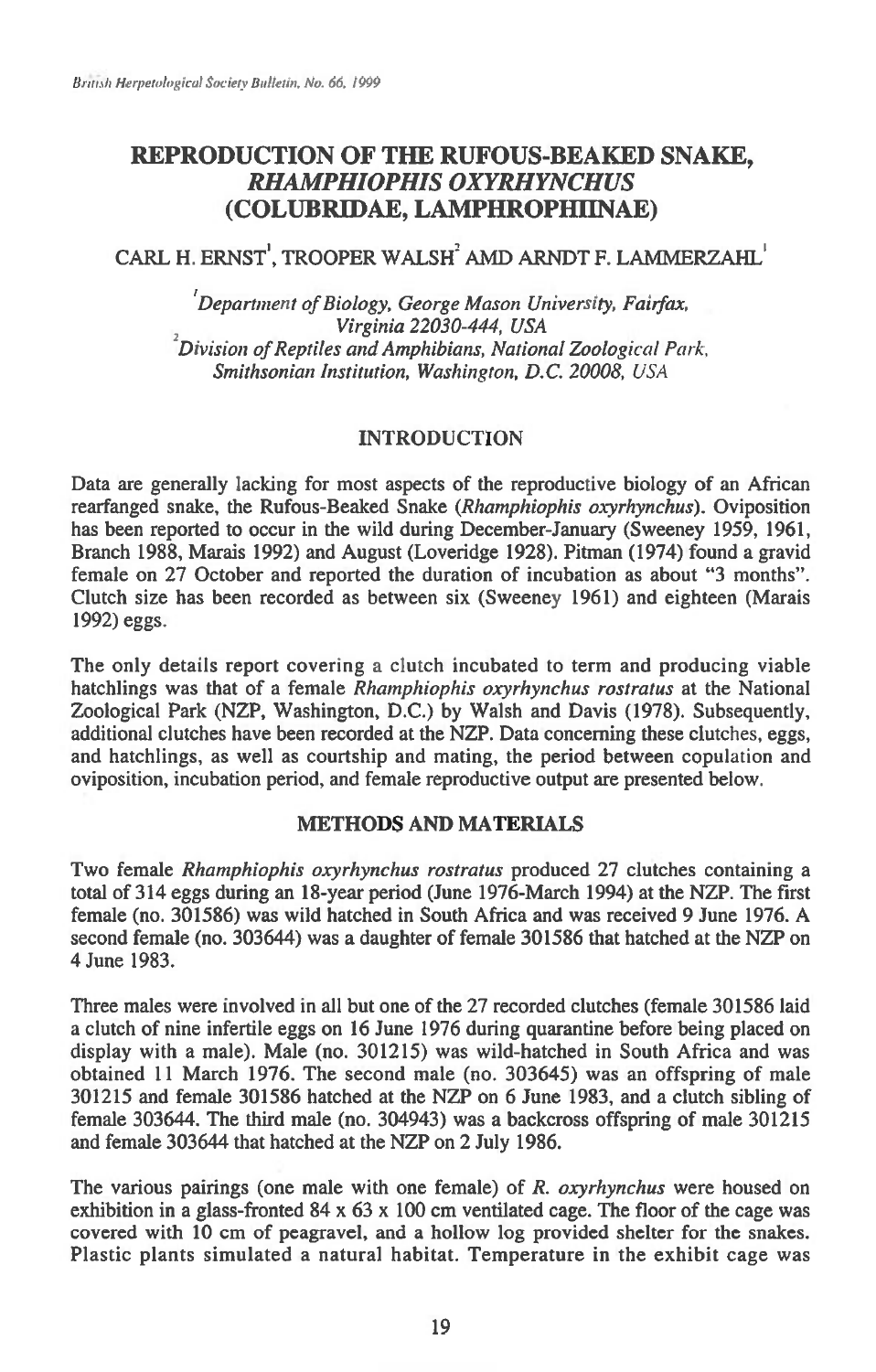maintained with a heat lamp and fluctuated about 6.0°C between day and night, averaging 26.7°C diurnally and 21.0°C nocturnally. Extreme temperatures recorded were 32.2°C and 17.0°C. Overhead skylights provided a natural photoperiod. An ultraviolet light was suspended above the screened top of the cage. The cage was misted with water daily, and a bowl of drinking water was constantly available for the snakes. Diet generally included one mouse *(Mus musculus)* per snake per week.

Females used their snout to rake out and make a depression in the peagravel, typically under the hollow log, in which they deposited eggs. The date of oviposition was recorded for each egg, and the eggs were carefully removed from the cage, weighed, and measured for length and width to the nearest 0.1 mm with a dial calipers. Total egg mass was recorded for each clutch. Selected eggs were then placed either in a 60 x 60 x 30 cm styrofoam box or in 4.4 litre (gallon) jars on sphagnum moss. Eggs were positioned on 4 cm of potting soil in 15 x 10.5 x 17.5 cm plastic containers, and then incubated at 28.0-29.0°C on a 30-cm layer of peagravel covering two lengths of subterranean 125 W heat tape.

Periodically the eggs were candled to determine fertility and monitor embryonic development. Collapse of the eggs, indicating water loss was noted; shell collapse is a normal event during incubation. The hatching date of each egg was recorded, and, within hours of emergence from the egg, the neonate body mass and total length (TBL) of each hatchling were recorded. Egg and hatchling weights were recorded on a triple beam balance. the snout-vent length (SVL), tail length (TL), head length (HL), and head width (HW) were also recorded for a litter of 15 hatchlings after preservation.

Egg, hatchling, and female body size measurements were compared descriptively, as well as with linear regressions. Assumptions for the regressions were analyzed graphically (Cleveland 1993). All regression results are stated with the independent variable given first. A few two-sample t-tests were also employed. All regressions and t-tests were performed using the SAS system (SAS Institute, Inc. 1990). The level of alpha was 0.05 for all statistical tests.

### **RESULTS AND DISCUSSION**

## COURTSHIP, MATING AND OVIPOSITION

Both courtship and mating behaviours by *Rhamphiophis oxyrhynchus* have been observed at the NZP. Reproductively ready males repeatedly pursued females. Courtship involved swaying the head and anterior neck from side to side in a jerky manner while peering about by both sexes, and much tongue flicking by the male. During copulation, the bodies of both sexes were usually stretched out on the floor of the cage with the male lying on the female's back.. His head was placed on top of her's, and their bodies pulsated in a jerky manner every few seconds. The male's tail was loosely wrapped around that of the female, with their cloacal vents in contact and one hemipenis inserted into the female's cloaca. The two copulations observed lasted from 20 minutes to 2-3 hours. Periods of inactivity alternated with periods of intense activity, and after separating the snakes usually retreated into the cover of the hollow log.

Three matings were observed in 1977 on 15 February, 22 March, and 19 April. Courtship activity also was recorded on 28 March 1982. A clutch of seven eggs (five fertile, two infertile) was laid on 21 April 1977. If these eggs were fertilized on 15 February, the interval between copulation and oviposition was 65 days, but, if fertilization occurred on 22 March the interval was only 30 days. After the courtship activity on 28 March 1982, a clutch of 10 eggs (not incubated) was laid 29 days later on 26 April. A second clutch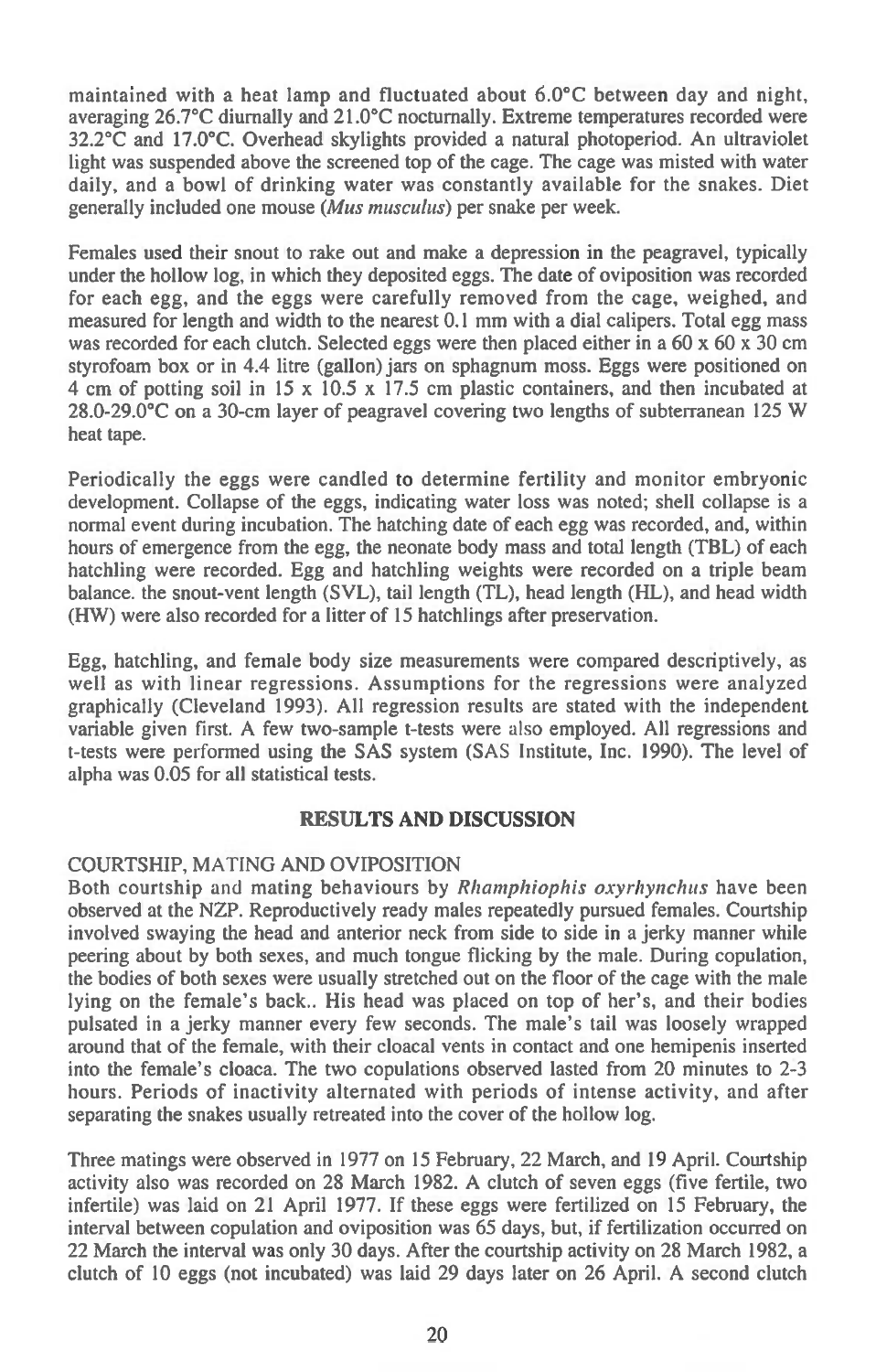

Rufous Beaked Snake, *Rhamphiophis oxyrhynchus* 



Rufous Beaked Snake, *Rhamphiophis oxyrhynchus*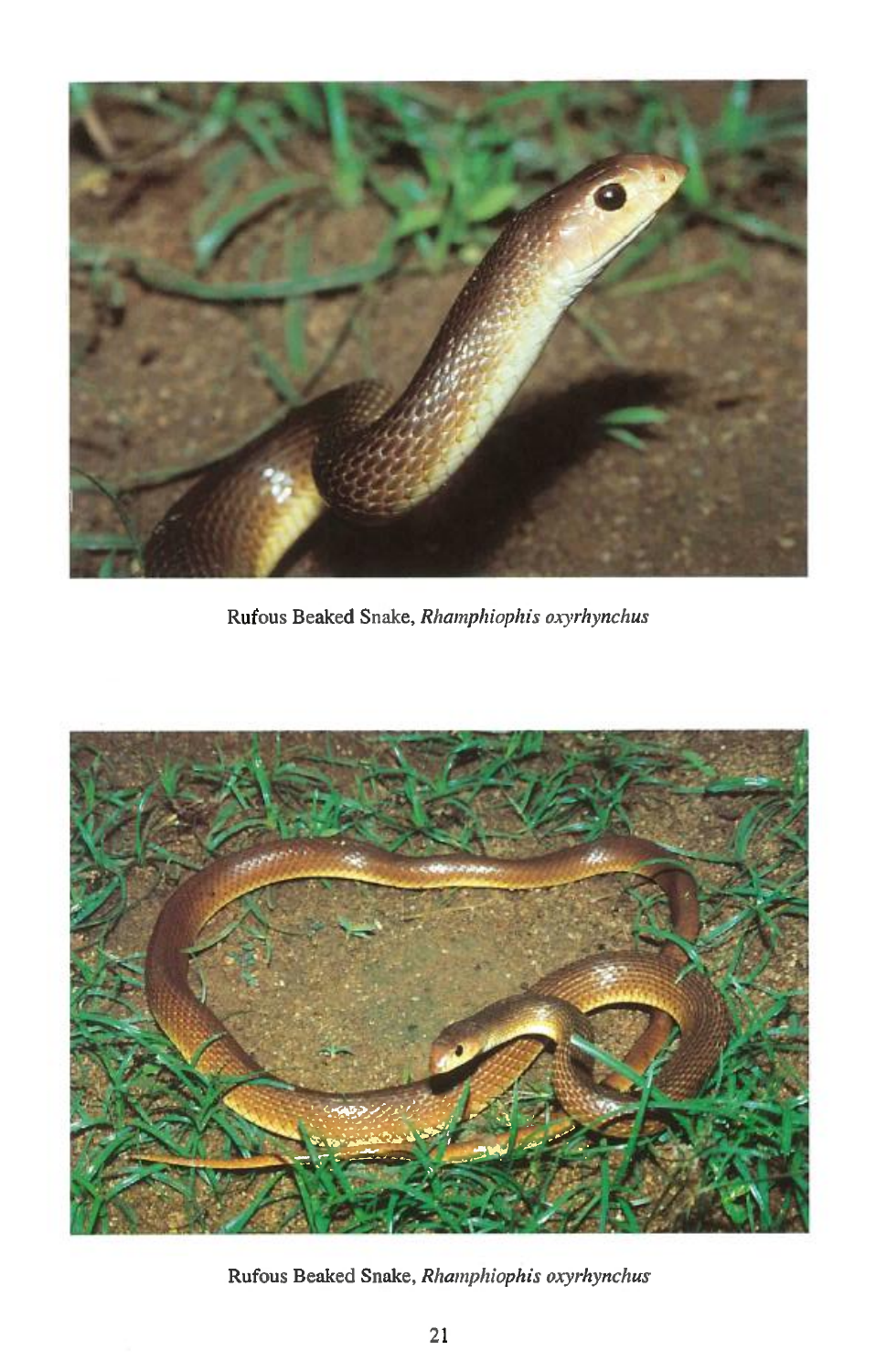

**Fig. 1.** Number of clutches and total eggs produced by *Rhamphiophis oxyrhynchus* per month





**Fig. 2.** Comparison of egg mass in fertile and infertile eggs of *Rhamphiophis oxyrhynchus.*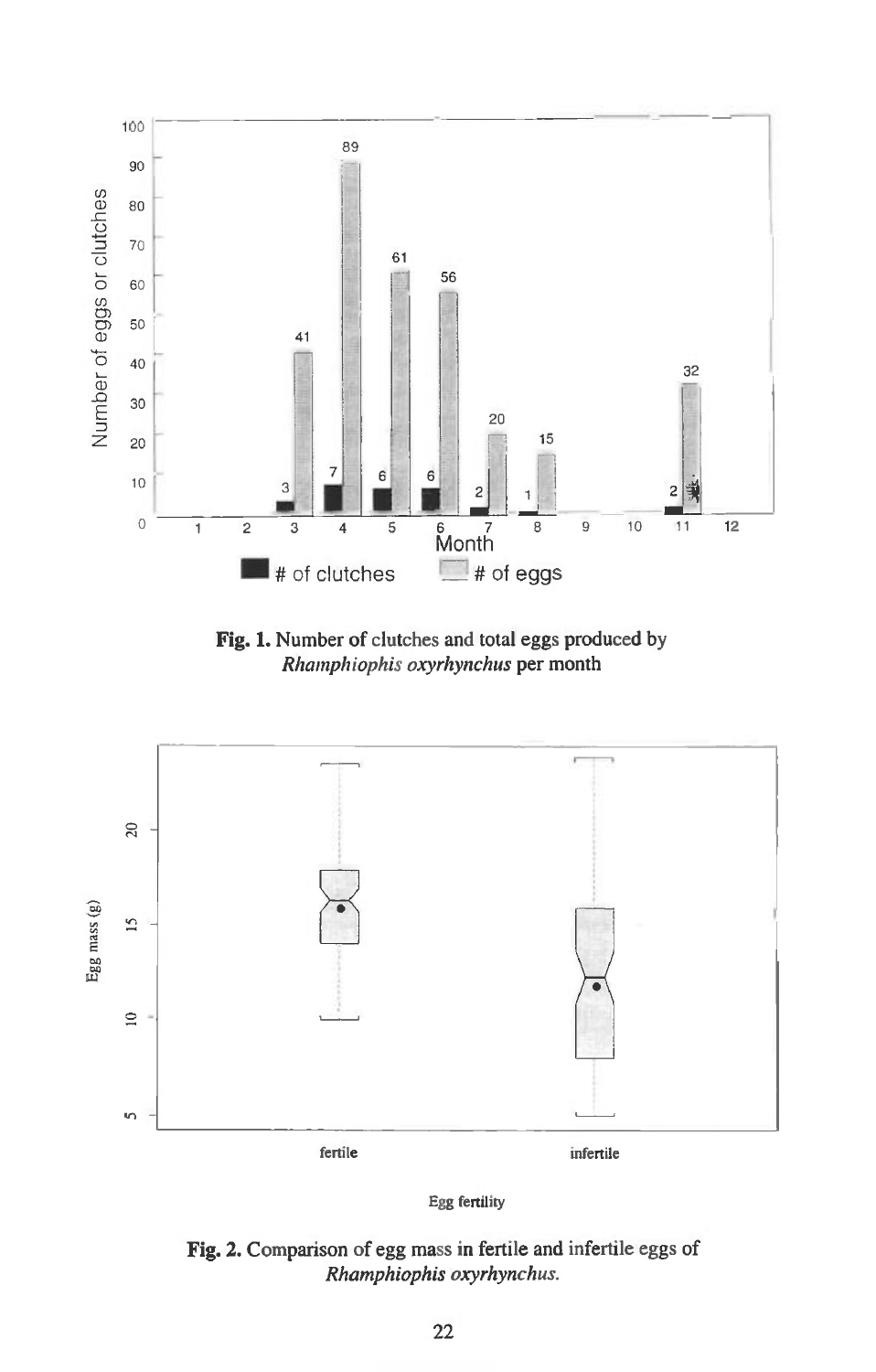composed of 9 eggs (laid 12-13 June 1982) was oviposited 76-77 days after the 28 March courtship behaviour was noted. If the above clutches were produced from the observed reproductive activities, an average interval between copulation and oviposition would be 55.4 days (29-77 days); however, unobserved matings may have occurred. It is also possible that the clutch laid 12-13 June may indicate sperm storage ability by female Rhamphiophis oxyrhynchus.

Clutches were laid from March through August and in November, with most oviposition in April (7 clutches), May (6 clutches) and June (6 clutches) (Fig. 1). Multiple clutches were laid in some years. Female 303644 produced four clutches totalling 62 eggs within an eleven-month period: 16 April 1989 (18 eggs), 12 June 1989 (14 eggs), 14 November 1989 (15 eggs), and 5 March 1990 (15 eggs). She also laid three clutches (43 eggs) in another seven month period: 7 November 1986 (17 eggs), 13 April 1987 (15 eggs), and 29 May 1990 (11 eggs). In each series there was a decrease in the number of eggs laid after an initial large clutch. An average of 54.7 days (48.5-68.0) elapsed between ovipositions by female 301586 during the years she laid more than one clutch. Duration between ovipositions by female 303644 averaged 125.4 days (44-217)), but several of these clutches were laid at mean intervals of only 50.5 days (44-57). Disregarding the two longest intervals between ovipositions by female 303644, the mean duration between the laying of clutches by both females was 53.5 days. Based on these durations, we believe a period of 50-55 days between clutches to be normal. This closely matches the 55.4 days between copulation and oviposition calculated above.

Mean clutch size and clutch mass were significantly different between females 301586 and 303644 (t-test, p<.001). Difference in the clutch masses oviposited by the two females is explained by the fewer eggs per clutch by female  $301586$ , mean =  $8.5$  (6-11), versus a mean of  $15.0$  eggs  $(11-18)$  for female 303644. The discrepancy between the numbers of eggs per clutch is not easily explained.

Shine and Seigel (1996) showed that clutch size differs more in snake species with relatively variable adult female body lengths, and that there is a high rate of increase in clutch size with increasing female length. The two factors act to magnify the extent of clutch size variability brought about by differences in maternal body sizes. Unfortunately, lengths of the two females were not recorded, so no body length/clutch size relationships could be determined. (The literature also is devoid of such data for this species, but a record exists. Field notes accompanying a female in the reptile collection of the United States Museum of Natural History [USNM 206944] collected 27 December 1977 in Tanzania state that she had a TBL of 133 cm [SVL 91.5 cm], was very fat, especially in the area of the oviducts, and contained "16 (?)" eggs, each approximately 32 x 10 mm). In addition, although the age of female 303644 was known since she had been hatched at NZP, that of the wild caught 301586 was unknown, so no age/clutch size comparisons could be made between the two females; however, the relationship of clutch size to female age was not significant in female 303644.

Clutch size and mass in oviparous snakes are known to differ with variance in available resources (Seigel and Fitch 1985, Ford and Seigel 1989b, Seigel and Ford 1991). Since both female Rhamphiophis were maintained under the same habitat conditions and feeding regime, resource variance can not explain the difference in clutch sizes between the two individuals.

Most likely the difference in mean clutch size between the two females is simply an indication of the normal variance (phenotypic plasticity, Seigel and Ford 1991) in fecundity within Rhamphiophis oxyrhynchus.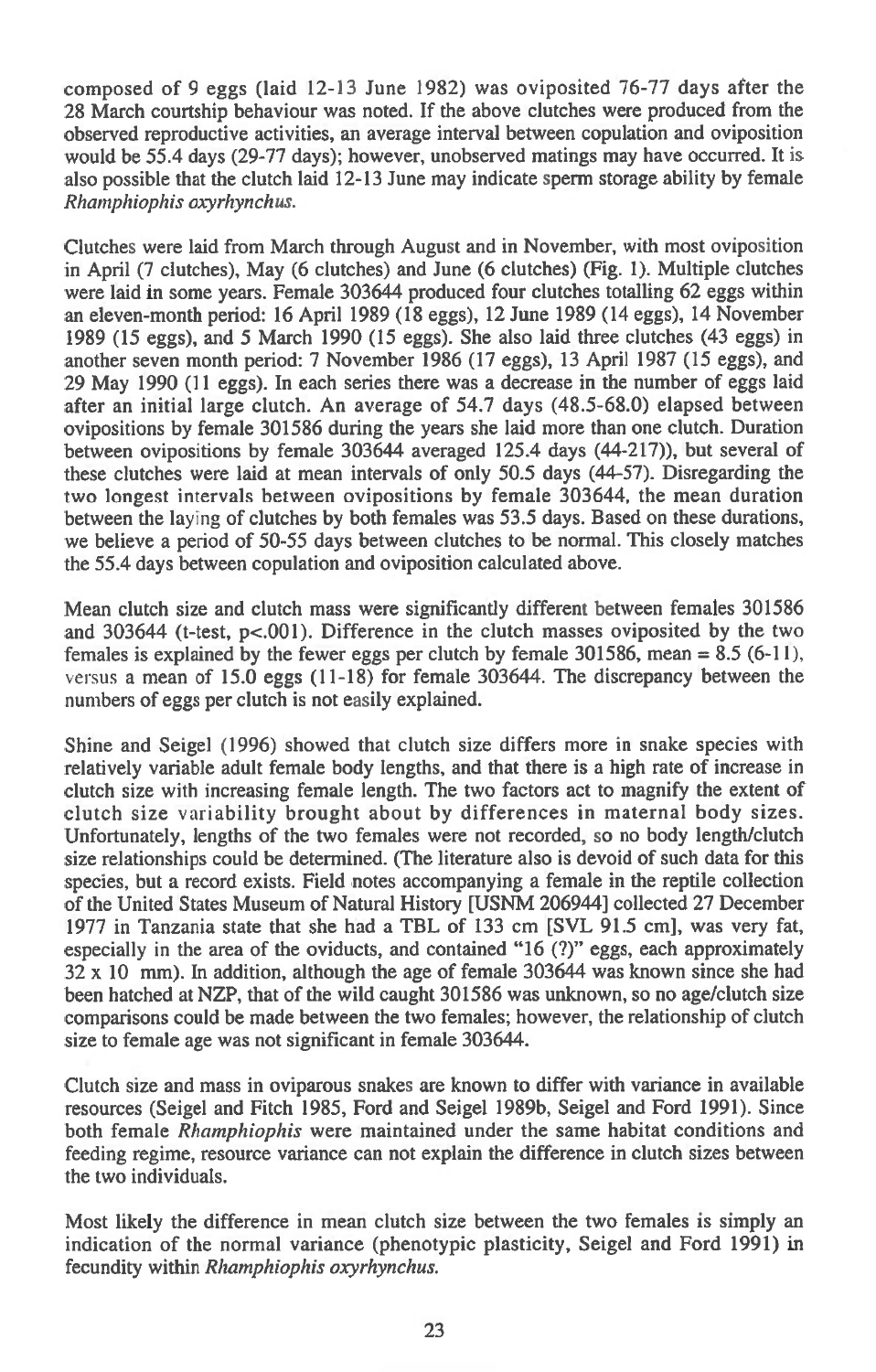### REPRODUCTIVE CAPACITY

An idea of reproductive capacity can be determined by examining the individual egg output of the two female *Rhamphiophis.* Female 301586 lived until 20 March 1985 and laid 14 clutches, totalling 119 eggs during her confinement at the NZP, 13 clutches were sired by male 301215 (110 eggs). Forty-four young hatched from these eggs, including female 303644, who, herself, laid 13 additional clutches between 1985 and her death on 26 May 1994 (195 eggs, 44 hatchlings). Three of these clutches were sired by male 301215 (48 eggs); nine clutches were fathered by her Fi litter mate 303645 (131 eggs), and one clutch of 16 eggs was sired by male 304943. Combined mean clutch size for the two females was 11.6 eggs (6-18) (see above).

#### EGGS

Mean measurements for eggs were: length  $46.5$  mm  $(28.6-71.0, n = 270)$ , width  $22.2$  mm  $(14.1-29.1, n = 263)$ , mass 14.8 g  $(5.0-23.7, n = 270)$ , and clutch mass 171.16 g  $(62.8-321.8, n = 25)$ . Mean egg mass vs. mean egg length, and clutch mass vs. mean egg length were not significant, but mean egg mass vs. mean egg width ( $p < .0001$ ,  $R = 0.69$ ), clutch mass vs. mean egg mass ( $p<0.0002$ ,  $R = 0.48$ ), and clutch mass/mean egg width  $(p<.0001, R<sup>2</sup> = 0.67)$  were. In addition, female age vs. mean egg width was significant  $(p<.01, R<sup>2</sup> = 0.54)$ .. Ford and Seigel (1989a) found that when adjusted for female length increasing clutch size in snakes is negatively correlated with egg length and usually egg mass.

No significant differences were found between the lengths and widths of 90 fertile eggs and 61 infertile eggs (condition of most eggs not recorded); but the masses of fertile and infertile eggs were significantly different (t-test,  $p<0.02$ ; Fig. 2). The average mass of fertile eggs was 16.6 g (12.7-21.7), whereas that of infertile eggs was 12.3 g (6.9-16.3).

#### **HATCHLINGS**

In contrast to the plain tan dorsal body colouration of adults, hatchlings were darker brown with light flecks. They had the following mensural characteristics: mean TBL 35.0 cm (28.0-41.2, n = 60), mean SVL 26.9 cm (24.6-29.4, n = 15), mean TL 10.3 cm  $(8.6-11.9, n = 15)$ , mean HL 1.5 cm  $(1.3-1.7, n = 15)$ , mean HW 0.7 cm  $(0.6-0.8, n = 15)$ , and mean mass 11.7 g  $(6.2-14.5, n = 45)$ . Both SVL  $(p<0.001)$  and TL  $(p<0.0358)$  were significantly related to TBL.

The relationships of hatchling **TBL** to female age and clutch mass, and hatchling mass to female age and clutch size were not significant. However, hatchling TBL was significantly related to clutch mass ( $p<0.04$ ,  $R^2 = 0.52$ ), as was also hatchling mass  $(p<0.04, R<sup>2</sup> = 0.47)$ . Heaviest clutches produce the largest offspring.

Reproductive biology of most lamprophine snakes is unknown. Comparative studies similar to this would be very helpful in determining management programs and proper captive husbandry. Especially needed are reproductive data on the other species of *Rhamphiophis,* and on wild populations of *R. oxyrhynchus.* 

#### **ACKNOWLEDGEMENTS**

Drs. William S. Brown, Jeffrey E. Lovich and George R. Zug reviewed the original manuscript and offered many helpful suggestions to improve it.